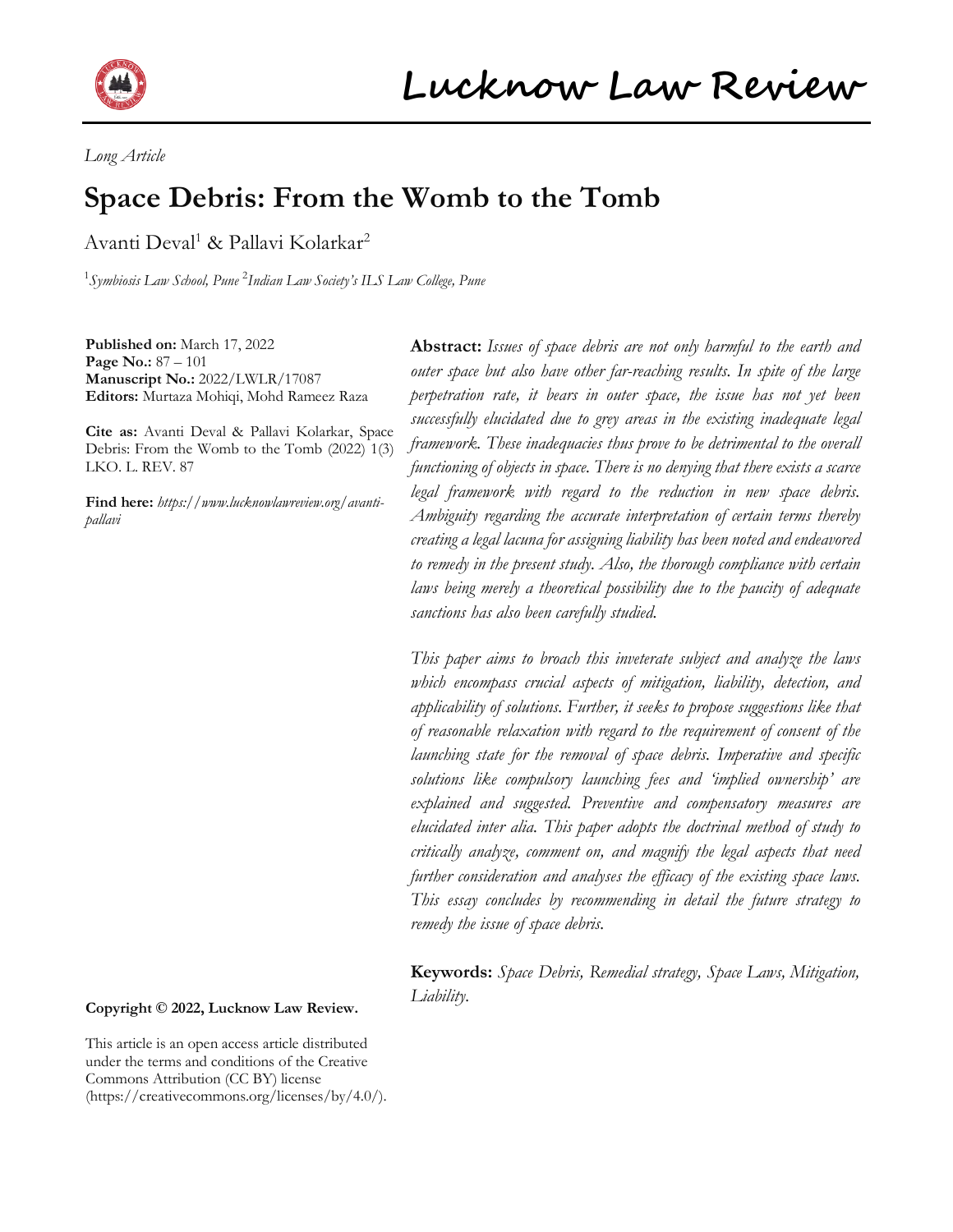#### **1. Introduction**

 $\overline{a}$ 

The latter part of the title 'From the Womb to the Tomb' summarizes a crucial understanding of a problem and the right approach to solve it. This understanding can be readily applied to the world of space debris. That is, if the issue of space debris is approached sooner than later, taking into consideration its impact on the Earth as well as on the outer space, a bout of panic for the future generations would be successfully absent. The creation of space debris resembles the lack of legal measures taken to avoid collisions and ensuring a systematic safety assessment process before a space launch. This present work elaborates on these critical aspects of space debris pollution.

Space collisions can be of two types; 'an impact between two debris (non-functional) objects' and 'impacts between a debris object and a functioning satellite or a shuttle'. Staggering reminders to solve the space debris issue have come into light when fragments of space debris upon re-entry have fallen into water bodies<sup>1</sup> and on land in large chunks including contacts with humans<sup>2</sup>. Considering the abovementioned facts, do we need a cataclysm to undertake a legal (and practical) action? Moreover, there is substantial doubt about the existing legal framework serving a critically important role in providing effective and clear solutions to the debris issue.

The foremost and commonly recognized criticism is with regard to the ambiguity and inadequacy of the legal definitions. Some key definitions are as clear as mud. *For example*, meaning of the term "non-functional"; scope of "damage causing party" in the context of affixing "absolute" or "fault-based liability"; definition of the term "fault"; standard of care for establishing negligence;<sup>3</sup> ambit of compensable damages (direct/indirect); among other things, are either absent or alarmingly vague in the existing legal framework. This paper seeks to critically analyse these ambiguities and the negative impact of the same.

The situation remains further aggravated by the fact that damage to the outer space environment is also not spoken of in the Liability Convention. With regard to space debris detection, highly developed technologies which are not limited to a specific focal range are required. Though the current technology is insufficient to clear the outer space of debris, the urgency for remediation of space debris is far more alarming. This paper also seeks to lay out certain suggestions with regard to mitigation of this space debris issue.

<sup>1</sup> Sgobba Tommaso, 'Space Debris Re-entries and Aviation Safety' (*International Association for the Advancement of Space Safety*, 2013) [<http://iaassconference2013.space-safety.org>](http://iaassconference2013.space-safety.org/) accessed 10 July 2021

<sup>2</sup> Liu Alec, 'Woman hit by space junk, lives to tell the tale' (*Fox News*, 13 January 2015)

[<sup>&</sup>lt;https://www.foxnews.com/science/woman-hit-by-space-junk-lives-to-tell-the-tale>](https://www.foxnews.com/science/woman-hit-by-space-junk-lives-to-tell-the-tale) accessed 17 July 2021

<sup>3</sup> Howard A. Baker, 'Space debris: Legal and Policy Implications' (1989) 6 Utrecht Studies in Air and Space law 79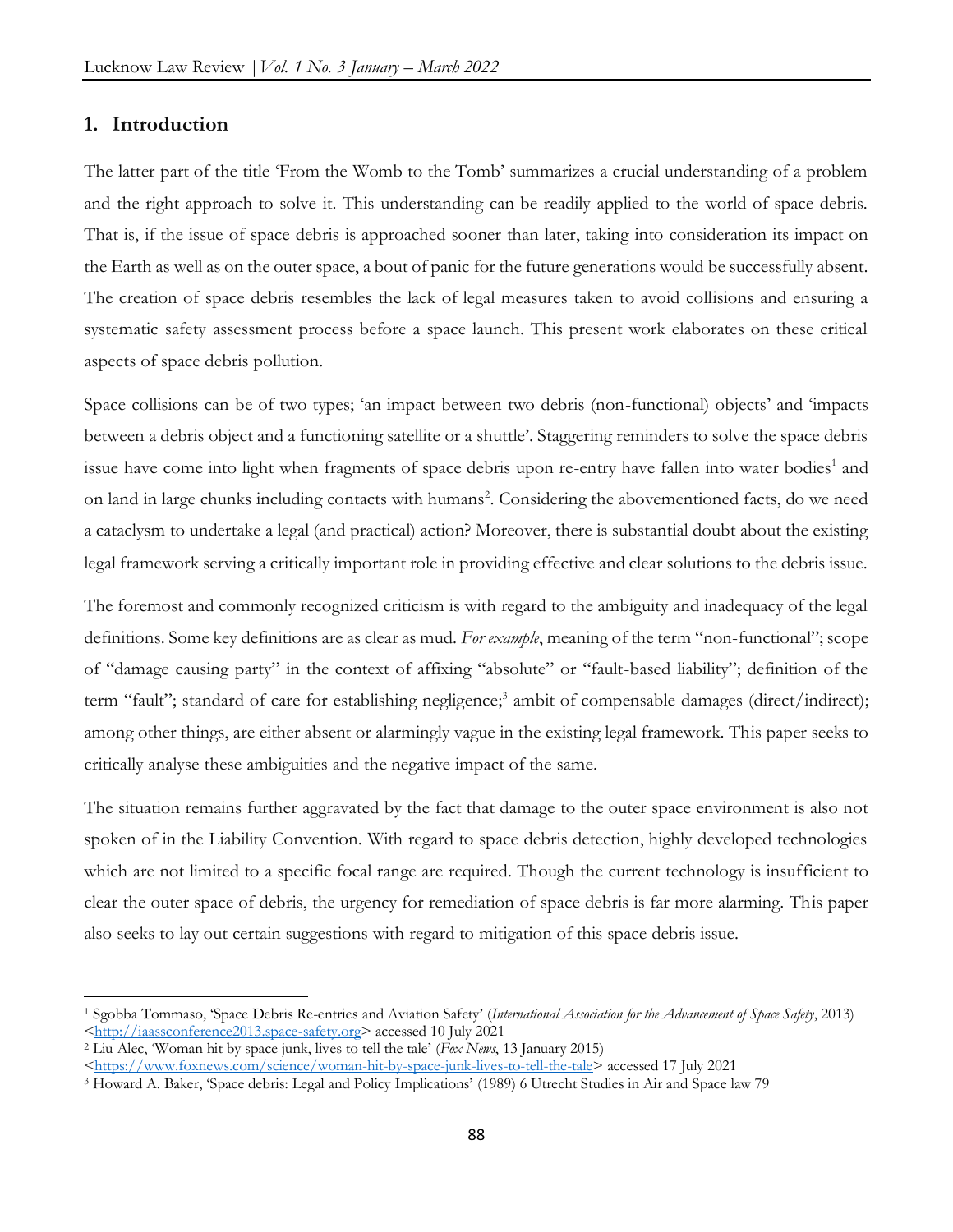This paper will first throw light upon the evolution of space debris and proceed to magnifying the causes and consequences of the existence of space debris pollution. Further, it will conduct an enquiry on the legal aspects that need further consideration by the way of a critical analysis followed by a criticism of the same. Furthermore, the practical problems with respect to the liability (of states) and implementation (of laws) will be thoroughly addressed. As an idea without any action transforming into a regret is not the desired end goal, it is thus wise to strike while the iron is hot. In a nutshell, if all the spacefaring nations do not take measures to mitigate space debris, the day is not far when an astrophile will see fragments of debris instead of stars in the sky.

# **2. Evolution of Space Debris as an Issue**

A longstanding accumulation and addition in space debris populace is indicated by science in a brutally honest way. There have been fragments of space debris exceeding twenty thousand recorded in the past 40 years and more than 8,000 still stay aloft.<sup>4</sup> Space collisions can happen due to 'an impact between two debris (nonfunctional) objects' and 'impacts between a debris object and a functioning satellite or a shuttle'.

The Kessler Syndrome indeed gives value to the puzzling nature of problems with respect to liability for damage caused in space. The Kessler Syndrome (though hypothetical) is a plausible and a commonly-dreaded situation.<sup>5</sup> It refers to a situation of collision cascading leading to more self-generating collisions which would continue *ad infinitum*. This will result in an enhanced risk to the lives of astronauts and an unequalled pressure on neighbouring orbits. This also indicates the jeopardizing of essential aspects of daily life of humans which include satellite facilities like GPS, weather forecasting, space-based communications and so on.

In respect of the remediation of space environment, one may investigate the "precautionary principle". The International Court of Justice has clarified that the precautionary principle doesn't act "*as a reversal of the burden*  of proof".<sup>6</sup> Principle 15 of the 1992 Rio Declaration<sup>7</sup> describes its function as follows:

<sup>4</sup> Sreemeena Sethu & Mandavi Singh, 'Stuck in Space: The Growing Problem of Space Debris Pollution' (2014) 2 UK Law Student Review 96

<sup>5</sup> William Broad, 'Orbiting Junk, Once a Nuisance, Is Now a Threat' (*The New York Times*, 6 February 2007)

[<sup>&</sup>lt;https://www.nytimes.com/2007/02/06/science/space/06orbi.html>](https://www.nytimes.com/2007/02/06/science/space/06orbi.html) accessed 24 July 2021

<sup>6</sup> *Pulp Mills on the River Uruguay, Argentina v. Uruguay* ICJ GL No 135, [2006] ICJ Rep 113

<sup>7</sup> Declaration of the UN Conference on Environment and Development (UNCED) 1992, UN Doc. A/CONF.151/26/Rev.1 Vol. 1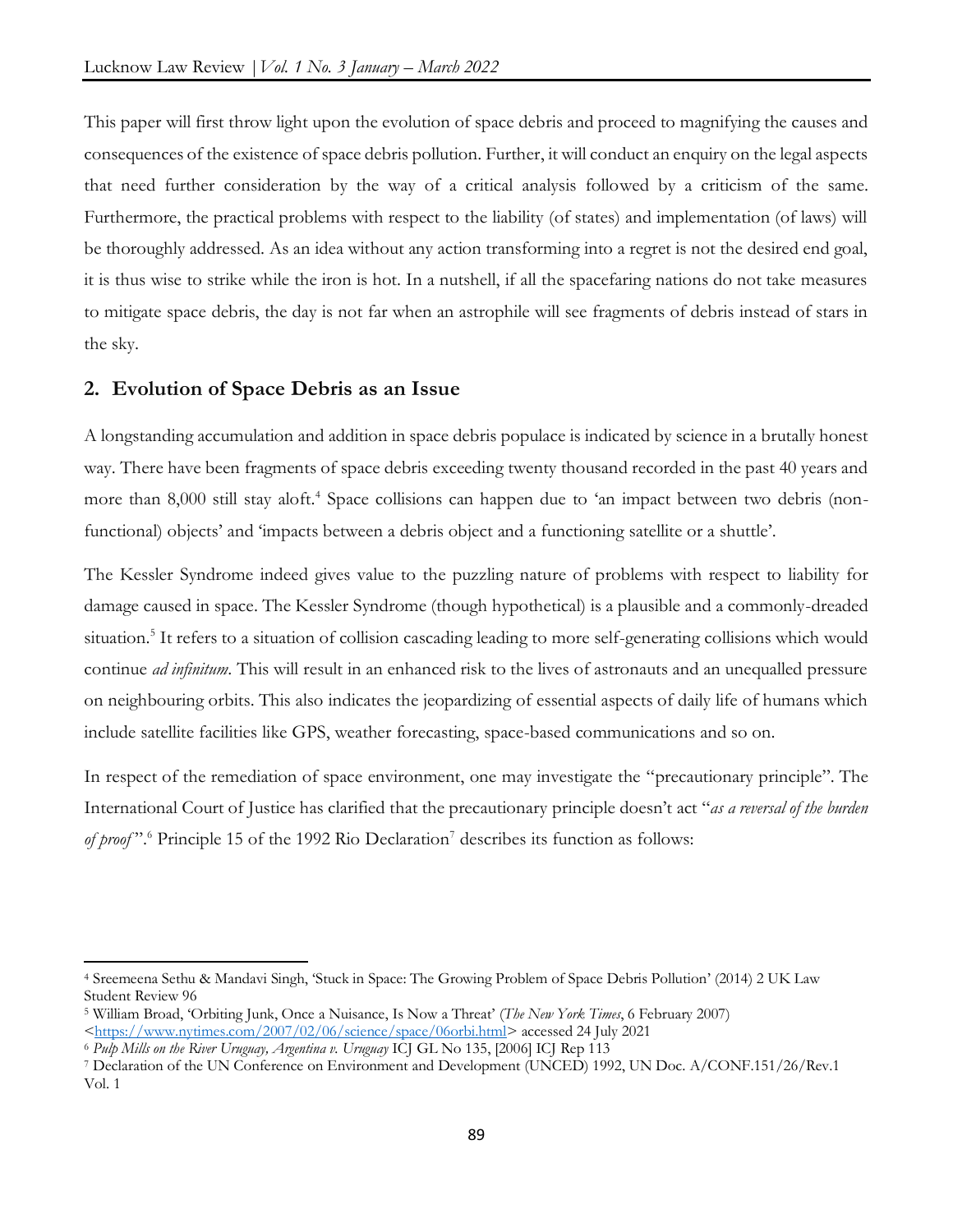"*In order to protect the environment, the precautionary approach shall be widely applied by States according to their capabilities. Where there are threats of serious or irreversible damage, lack of full scientific certainty shall not be used as a reason for postponing cost-effective measures to prevent environmental degradation.*"

Hence, stalling the initiation of active debris removal from the Earth's orbits will lead to a non-linear cost increase as large amounts of debris would have to be removed.<sup>8</sup> Studies show that even an immediate cessation of satellite launches would not result in a safe space environment.<sup>9</sup> It is thus a classic example where remedial action should begin sooner than later. The ever-growing volume of space debris has been graphically depicted below:<sup>10</sup>



**Fig. 1**: Growing Volume of Space Debris

#### **3. Space Debris Pollution: Causes and Consequences**

 $\overline{\phantom{a}}$ 

The Low Earth Orbit ("LEO" *hereinafter*) and the Geostationary Earth Orbit ("GEO" *hereinafter*) are the most suitable orbits (amongst the four orbits around the Earth) where satellite operations take place.<sup>11</sup> The fallout of the atmospheric drag in the LEO is the eventual decay of satellites, such as the Soviet Union's Sputnik 1.

<sup>8</sup> Bastida Virgili & H. Krag, 'Strategies for Active Removal in LEO' (2009) 5(1) ESA - 5th European Conference on Space Debris <sup>9</sup> Jan Helge Mey, 'Space Debris Remediation' (2012) 61 ZLW 251

<sup>10</sup> 'Inter-Agency Space Debris Coordination Committee Space Debris Mitigation Guidelines Update' (*45th Session of the Scientific and Technical Subcommittee United Nations Committee on the Peaceful Uses of Outer Space* 2008)

[<sup>&</sup>lt;https://orbitaldebris.jsc.nasa.gov/library/iadc-space-debris-guidelines-revision-2.pdf>](https://orbitaldebris.jsc.nasa.gov/library/iadc-space-debris-guidelines-revision-2.pdf) accessed 8 August 2021

<sup>11</sup> Michael Taylor, 'Trashing the Solar System One Planet at a Time: Earth's Orbital Debris Problem' (2007) 20 Georgetown Environmental Law Review 53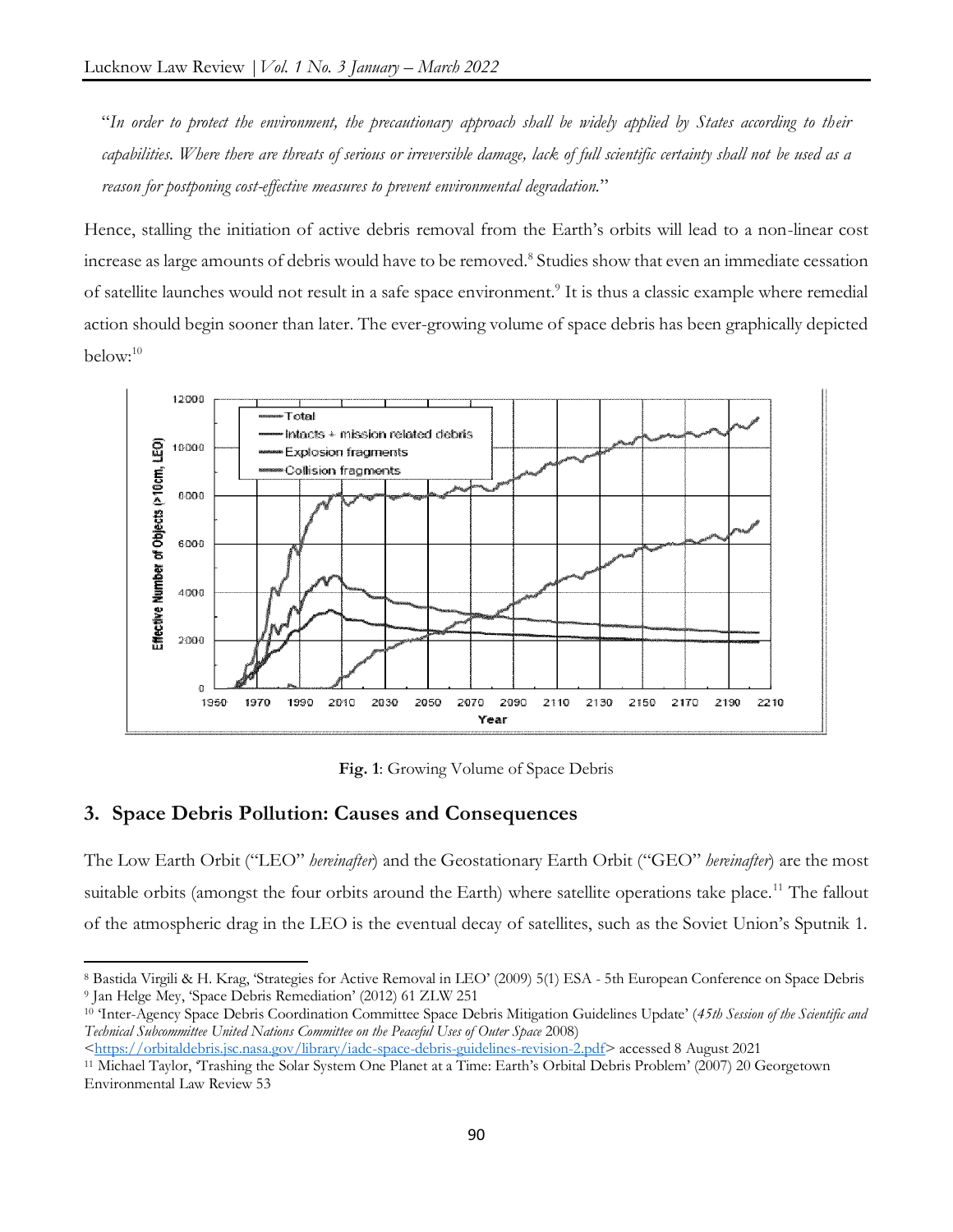Contrariwise, a GEO satellite persists in the orbit for longer periods due to the atmospheric drag being absent, such as USA's Vanguard 1 Satellite which still orbits in GEO since 1958.<sup>12</sup> It is contended here that it becomes imperative that the space debris in LEO should be a priority for states to remediate. The threat caused by space debris in LEO is more than that caused in GEO. This is primarily for the reason that the atmospheric drag is more in LEO and hence the threat of non-functional satellites falling back to earth and damaging persons or property is more.

# **3.1. The Creation of Space Debris**

There have been instances wherein the mere collision of an inactive satellite with another active satellite resulted in the creation of massive amounts of space debris.<sup>13</sup> These events have proven as a staggering reminder of the evolving issue of space debris.<sup>14</sup> The creation of debris can take place through different ways and in different impact intensities too. Depending on the intensity of harm caused by debris, a rather higher intensity harm causing debris objects include harmful particulate matter ejected from the exhaust,<sup>15</sup> disintegrated explosive bolts during upper stage launch, discarding of protective shields and other incidental hardware.<sup>16</sup>

Space accessories like thermal gloves which have floated out of the spacecraft<sup>17</sup>, cameras, micrometeoroid and orbital debris (MMOD) experiments<sup>18</sup>, greased gun leaks<sup>19</sup>, particles from explosion of fuel tanks<sup>20</sup> and spontaneous release of fragments from satellites<sup>21</sup> have also been recorded in the past.

 $\overline{a}$ 

<sup>12</sup> Sreemeena Sethu (n 4)

<sup>&</sup>lt;sup>13</sup> Dr. T. S. Kelso, 'Iridium 33/Cosmos 2251 Collision' (*Celestrak*,5 March 2009) [<http://celestrak.com/events/collision/>](http://celestrak.com/events/collision/) accessed 14 August 2021

<sup>14</sup> Maya Wei- Haas, ' Space Junk is a Huge Problem – and it's only Getting Bigger' (*National Geographic*, 25 April 2019) [<https://www.nationalgeographic.com/science/space/reference/space-junk/>](https://www.nationalgeographic.com/science/space/reference/space-junk/) accessed 17 August 2021

<sup>15</sup> 'Orbital Debris: A Technical Assessment' (*Committee on Space Debris National Research Council*, 1995)

[<sup>&</sup>lt;http://www.nap.edu/catalog/4765.html>](http://www.nap.edu/catalog/4765.html) last accessed 23 August 2021

<sup>16</sup> 'Orbiting Debris: A Space Environmental Problem' (*U.S. Congress, Office of Technology Assessment* September 1990) [<http://ota.fas.org/reports/9033.pdf>](http://ota.fas.org/reports/9033.pdf) accessed 15 August 2021

<sup>17</sup> Loretta Hall, 'The History of Space Debris' (*Space Traffic Management Conference* 2014) [<https://commons.erau.edu>](https://commons.erau.edu/) accessed 28 November 2021

<sup>18</sup> *Ibid*

<sup>19</sup> James Sturcke, 'Astronaut loses tools during Spacewalk' (*The Guardian*, 19 November 2008)

[<sup>&</sup>lt;https://www.theguardian.com/technology/2008/nov/19/spacetechnology>](https://www.theguardian.com/technology/2008/nov/19/spacetechnology) accessed 28 November 2021

<sup>20</sup> European Space Agency, 'Space Debris Mitigation: The Case for a Code of Conduct' (*Science Daily*, 22 April 2005)

[<sup>&</sup>lt;https://www.sciencedaily.com/releases/2005/04/050419110538.htm>](https://www.sciencedaily.com/releases/2005/04/050419110538.htm) accessed 30 November 2021

<sup>21</sup> 'New Debris Seen from Decommissioned Satellite with Nuclear Power Source' (*NASA*, January 2009)

[<sup>&</sup>lt;https://orbitaldebris.jsc.nasa.gov/quarterly-news/>](https://orbitaldebris.jsc.nasa.gov/quarterly-news/) accessed 29 November 2021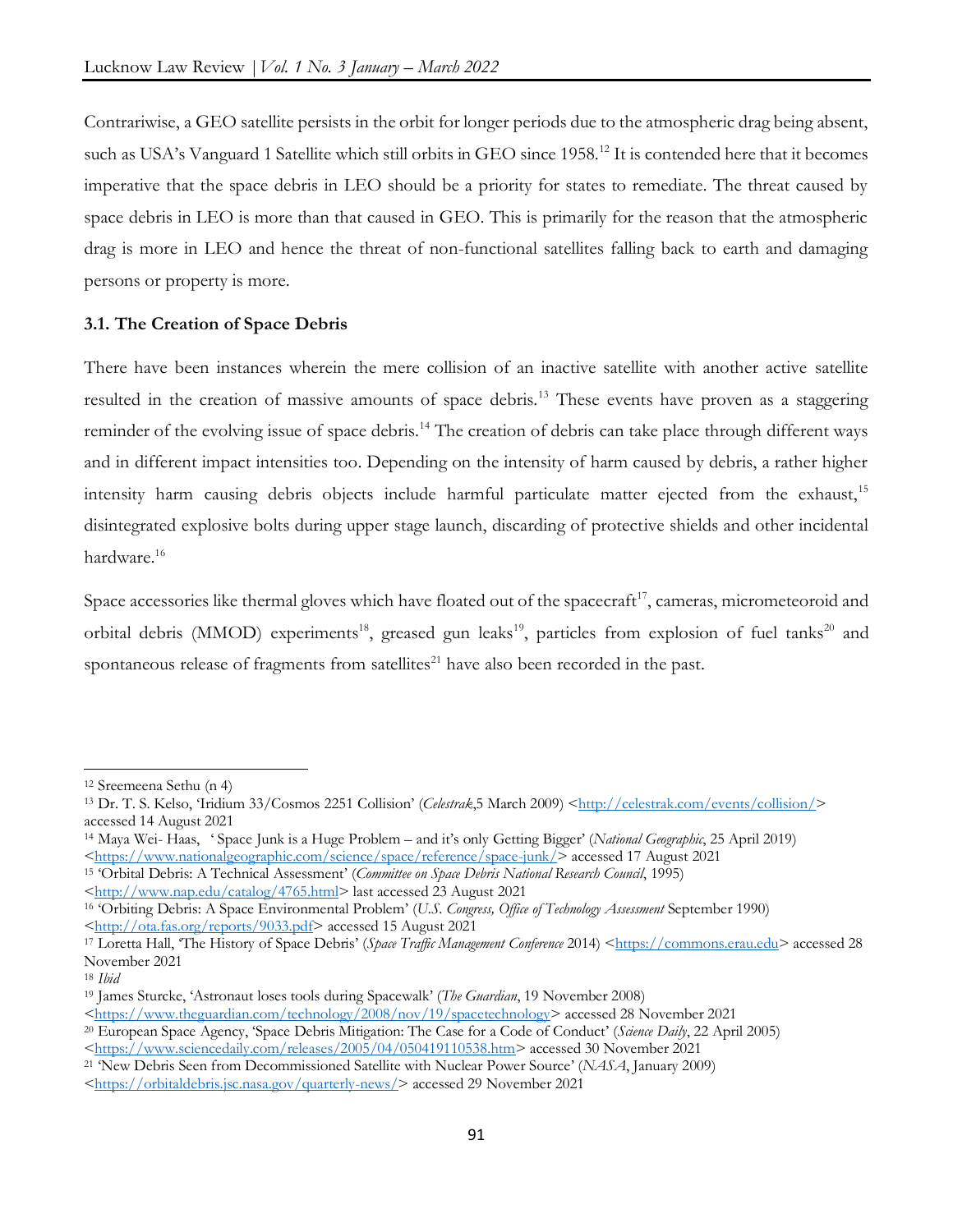There have been bygone avoidable acts of space debris too. These include the intentional acts of creating debris from the anti-satellite weapons tests (ASATs)<sup>22</sup> conducted by the US and USSR, which produced more than five percent of the then catalogued orbital debris.<sup>23</sup> Another similar test conducted by China created debris which had spread throughout the satellite's orbit.<sup>24</sup>

#### **3.2. Direct contact of debris with Humans**

The space debris has been observed to detrimentally affect humans and the environment on Earth. There have been numerous instances when the space debris upon re-entry was recorded to have fallen into water bodies<sup>25</sup> and at times on land<sup>26</sup> as well in large chunks. Instances where grave injury was caused to five Japanese sailors may also be cited.<sup>27</sup> There have been instances where space debris has come in physical contact with unaware individuals proving their experiences to be daunting.<sup>28</sup>

# **4. Legal Enquiry: Critical Analysis of Legal Aspects that Need Further Consideration**

#### **The Convention on Registration of Objects Launched into Outer Space (Registration Convention)<sup>29</sup>**

This Treaty aids in identification of space object (which allegedly may be space debris), which thereafter becomes pertinent to affix liability on the launching state. It mandates launching states to register the concerned space object along with relevant information<sup>30</sup> such as "*basic orbital parameters and general function of the space object*" which is openly and fully accessible.<sup>31</sup> Furthermore, in case identification of the harmful space object is not possible for a particular State Party, it may request a more capable State party to assist the identification and the latter State Party may agree to respond to such a request under "*equitable and reasonable* 

<sup>&</sup>lt;sup>22</sup> David S.F. Portree, 'Orbital Debris: A Chronology' (*NASA*, January 1999) [<https//: ntrs.nasa.gov/>](https/:%20ntrs.nasa.gov/) accessed 3 December 2021

<sup>23</sup> Loretta Hall (n 17)

<sup>24</sup> Weeden Brian, '2007 Chinese Anti-Satellite Test Fact Sheet' (*Secure World Foundation*, 23 November 2010)

[<sup>&</sup>lt;http://swfound.org/media/9550/chinese\\_asat\\_fact\\_sheet\\_updated>](http://swfound.org/media/9550/chinese_asat_fact_sheet_updated) accessed 4 December 2021

<sup>25</sup> Sgobba Tommas (n 1)

<sup>26</sup> David S. F. Portree (n 22)

<sup>&</sup>lt;sup>27</sup> No one has yet been killed by Re-entering Space Junk' (*The Economist*, 10 August 2019) [<https://www.economist.com/science](https://www.economist.com/science-and-technology/2019/08/10/no-one-has-yet-been-killed-by-re-entering-space-junk)[and-technology/2019/08/10/no-one-has-yet-been-killed-by-re-entering-space-junk>](https://www.economist.com/science-and-technology/2019/08/10/no-one-has-yet-been-killed-by-re-entering-space-junk) accessed 5 December 2021

<sup>28</sup> Liu Alec, 'Woman hit by space junk, lives to tell the tale' (*Fox News*, 21 October 2011)

[<sup>&</sup>lt;http://www.foxnews.com/scitech/2011/09/21/woman-gets-hit-by-space-junk-lives-to-tell-tale/>](http://www.foxnews.com/scitech/2011/09/21/woman-gets-hit-by-space-junk-lives-to-tell-tale/) accessed 7 December 2021

<sup>29</sup> Registration of Objects Launched into Outer Space (Registration Convention) 1975, 28 U.S.T.S. 695, 1023 U.N.T.S. 15

<sup>30</sup> Registration of Objects Launched into Outer Space (Registration Convention) 1975, art. IV

<sup>31</sup> Registration of Objects Launched into Outer Space (Registration Convention) 1975, art. III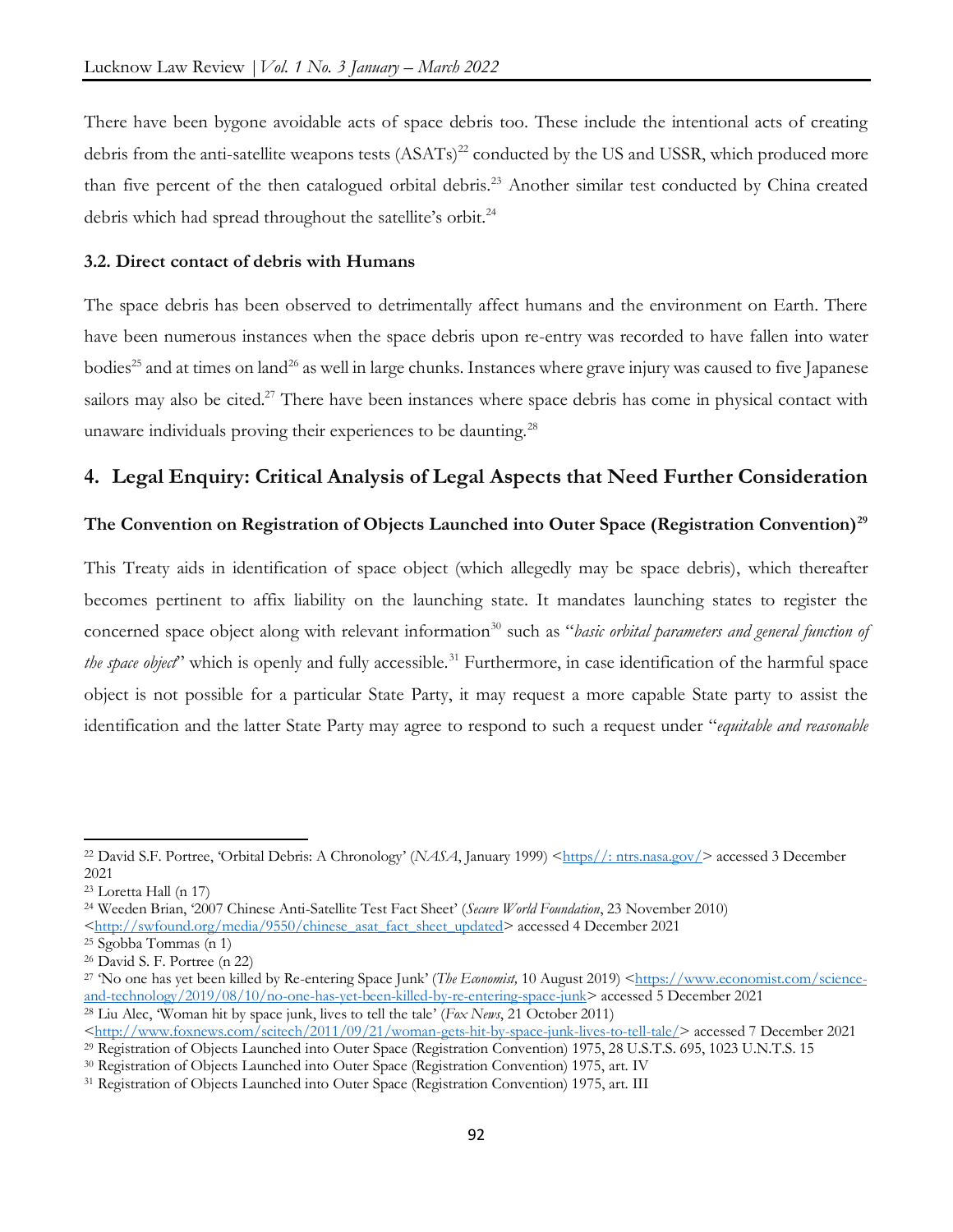*conditions*".<sup>32</sup> This reflects the Convention's intent to foster co-operation and mutual effort of State Parties in collectively fighting against the global issue of space debris.

# **Treaty on Principles Governing the Activities of States in the Exploration and Use of Outer Space, including the Moon and Other Celestial Bodies (Outer Space Treaty)<sup>33</sup>**

It provides for preventive as well as compensatory measures. The former may be elucidated by the right of State Parties to call for consultations, in case there exists a cause to maintain that the nationals of the State Party calling the consultation, or any other State Party is about to indulge in a harmful space activity.<sup>34</sup> The latter is observed in accordance with the "*imposition of international liability for any damage caused by national activities of State Parties in Outer Space*."<sup>35</sup>

#### **Convention on International Liability for Damage Caused by Space Objects<sup>36</sup>**

The Liability Convention is pertinent for two main reasons. Firstly, it is the only Convention which defines "damage" and secondly, it purports to provide further clarity on interpretation of liability under the international regime, which was not envisaged under the earlier Conventions. It includes damage to person as well as to property. While the former relates to "*loss of life, personal injury or impairment of health*", the latter relates to that owned by "*persons (natural, juridical), States, International and Intergovernmental organizations*". Furthermore, two types of liability are evidenced in this Convention. Whereas, absolute liability is imposed on "*launching states whose space objects cause damage on surface of earth or to aircrafts in flight*<sup>", 37</sup> fault-based liability is imposed when "*damage is caused elsewhere than on the surface of the Earth to space object(s) or to persons or property on board such a space object.*" <sup>38</sup> Moreover, "rapid and appropriate assistance" is required to be provided to the State Party if there exists evidence of "large scale danger to its human life" or serious interference to their living conditions due

<sup>32</sup> Registration of Objects Launched into Outer Space (Registration Convention) 1975, art. VI

<sup>&</sup>lt;sup>33</sup> Treaty on Principles Governing the Activities of States in the Exploration and Use of Outer Space, Including the Moon and Other Celestial Bodies (Outer Space Treaty) 1967, 18 U.S.T. 2410, 610 U.N.T.S. 205

<sup>&</sup>lt;sup>34</sup> Treaty on Principles Governing the Activities of States in the Exploration and Use of Outer Space, Including the Moon and Other Celestial Bodies (Outer Space Treaty) 1967, art. IX

<sup>&</sup>lt;sup>35</sup> Treaty on Principles Governing the Activities of States in the Exploration and Use of Outer Space, Including the Moon and Other Celestial Bodies (Outer Space Treaty) 1967, art. VII

<sup>36</sup> Convention on International Liability for Damage Caused by Space Objects (Liability Convention) 1972, art. I(a)

<sup>37</sup> Convention on International Liability for Damage Caused by Space Objects (Liability Convention) 1972, art. II

<sup>38</sup> Convention on International Liability for Damage Caused by Space Objects (Liability Convention) 1972, art. III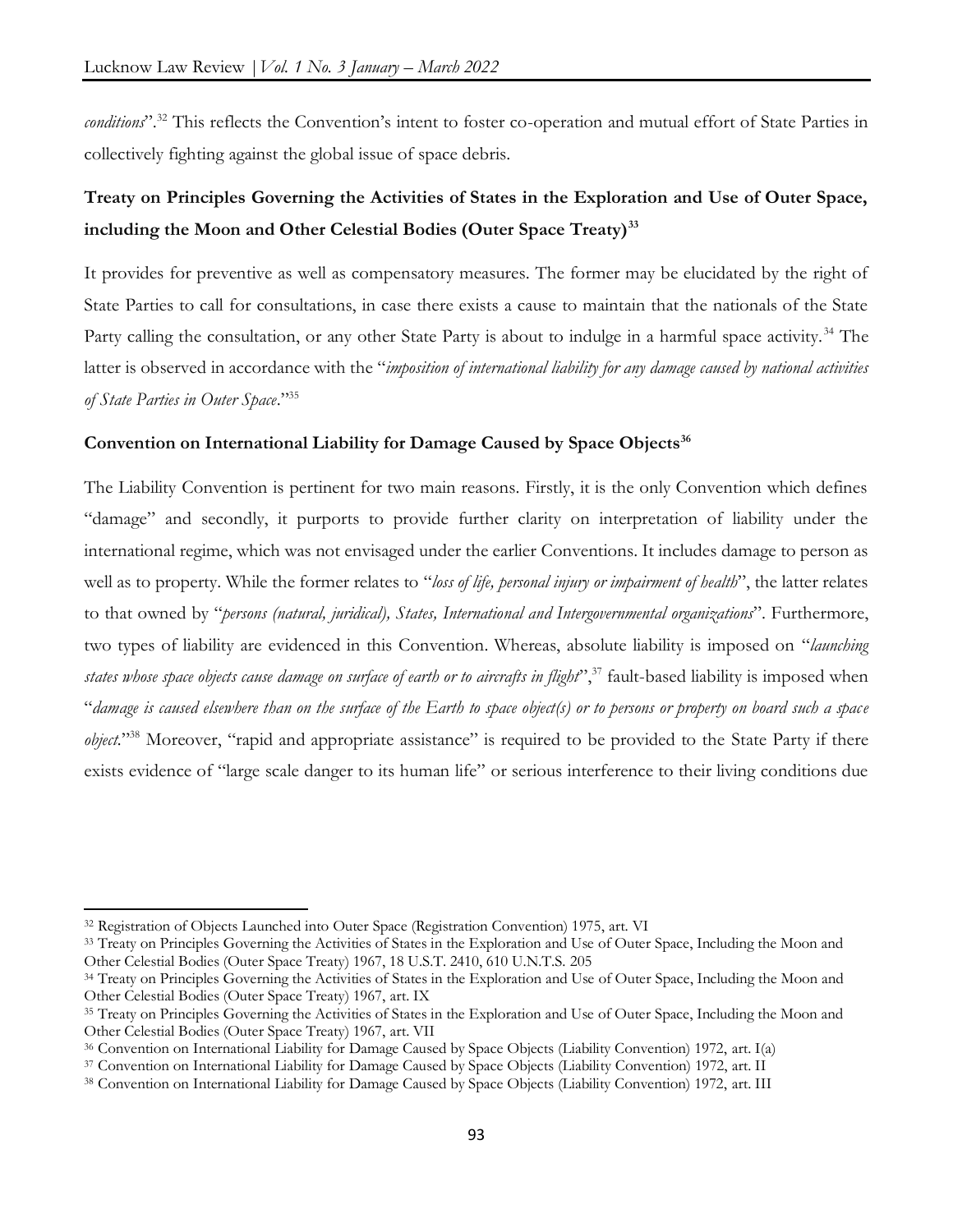to damage caused by a space object.<sup>39</sup> All the State parties, but particularly the launching State are (is) liable to provide such assistance.<sup>40</sup>

# **5. Criticism of the existing Legal Regime**

Whereas, the provisions of the Registration Convention are noteworthy in a theoretical sense as it purports to identify the damage causing party on the basis of registration and implied ownership, the same are naturally not without practical limitations. It is quite difficult to identify the minute and at times microscopic components of the space object which may have dislodged as debris during the space activity or due to accidental collisions.<sup>41</sup> Therefore, it is nearly impossible to accurately register all such debris so as to make the launching parties properly liable.

A criticism of the Outer Space Treaty, is that consultation is not allowed for activities by "nationals of another state party". Moreover, the scope of this treaty is rather primitive and limited to ensuring co-existence of State parties in peaceful space exploration activities and therefore, the assessment of liability under this convention lacks clarity, which the liability convention was expected to resolve.

However, it is observed that the liability convention has failed to do so. The dichotomy of liability under the Convention, coupled with the ambiguity regarding the accurate interpretation of the term "cause of damage", has created a legal lacuna making it harder to assign liability. *For example*, if State A's space object collides with State B's space object, and the latter causes harm in a State C on earth, irrespective of State B's fault, it will be liable.<sup>42</sup> On the other hand State A will be exonerated from any liability concerning damage caused to State C along with that to State B's space object, unless fault is proven because the harm took place in outer space.<sup>43</sup> Such a provision does not seem quite equitable. Furthermore, not only is the definition of fault absent, but also the standard of care set forth for establishing negligence.<sup>44</sup> Moreover, damage to the outer space environment is also not spoken of in the Liability Convention.<sup>45</sup>

<sup>39</sup> Convention on International Liability for Damage Caused by Space Objects (Liability Convention) 1972, Art. No. XXI.24, U.S.T. 2389, 961 U.N.T.S. 187.

<sup>40</sup> *Ibid*

<sup>41</sup> Paul Larsen, 'Solving the Space Debris Crisis' (2018) 83 Journal of Air Law and Commerce 475

<sup>42</sup> Kehrer, 'Trevor Closing the Liability Loophole: The Liability Convention and the Future of Conflict in Space' (2019) 20 Chicago Journal of International Law

<sup>43</sup> *Ibid*

<sup>44</sup> Howard A. Baker (n 3)

<sup>45</sup> N. Jasentuliyana, 'Space Debris and International Law' (1998) 26 Journal Space Law 139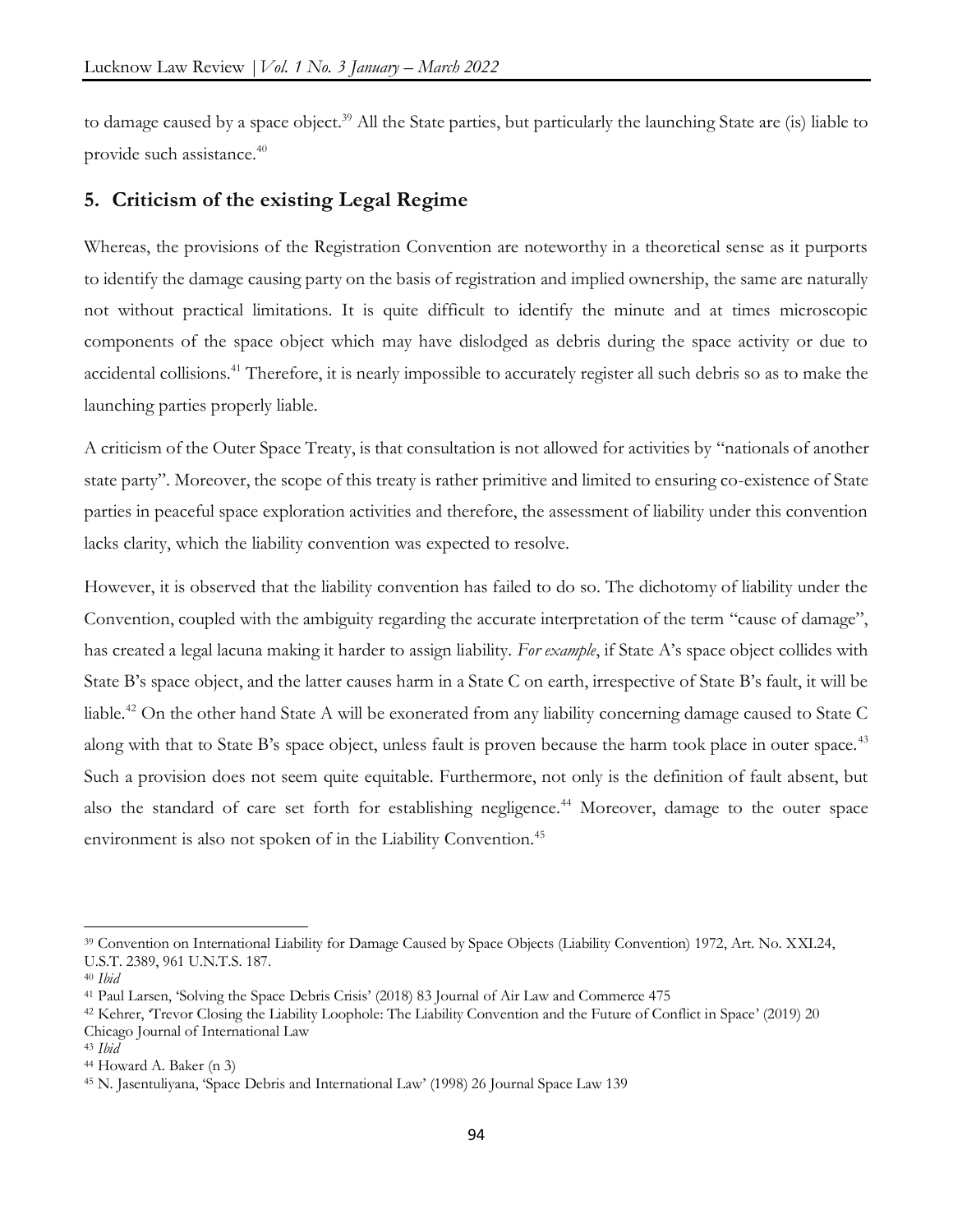#### **6. Nature and Interpretation of Liability**

With regard to the nature of liabilities, two pertinent types have been recognized so far. "Absolute liability" and "fault based" liability. Whereas the former is based on any breach of an international obligation and is irrespective of the intention of the State party in committing and/or preventing the same, the latter focuses on the wrongful intention or negligence as the case may be which has ultimately resulted in the said breach. The Outer Space Treaty revolves around the former type of liability, while the Liability Convention concerns itself with the latter.<sup>46</sup> Both these theories are naturally not without criticisms.

#### **6.1. Need for alternate form of liability?**

A common point of criticism to both these principles, is that they cannot be applied effectively, when the damage causing party cannot be ascertained and identified beyond reasonable doubt. In this context, it becomes pertinent to analyse other forms of liability which could be feasibly implemented. A recent theory in this regard is that of the market share liability principle, propounded by Mark. J. Sundahl, <sup>47</sup> which purports to recover damages from all such parties which are most likely involved in the concerned harmful activities.<sup>48</sup> Most importantly, the liability of each actor will be commensurate to the threat and not the damage caused by individual actors respectively.<sup>49</sup> Thus, this helps in remedying situations wherein the defendants lie indeterminate for various reasons and/or the relief is sought long after the damage was caused.<sup>50</sup>

# **7. Problems in Implementation**

#### **Inadequate Legal Definitions**

There are various issues and limitations of the current legal framework regarding mitigation of space debris and implementation thereof. The foremost and commonly recognized criticism is with regard to the ambiguity and inadequacy of the space debris' legal definitions. According to the UNCOPOUS (United Nations Committee on Peaceful Use of Outer Space) guidelines,<sup>51</sup> space debris is defined as "*all manmade objects including* 

<sup>46</sup> Sylvia Maureen Williams, 'Space Debris and International Law' (1995) 38 Proceedings of the Colloquium on the Law of Outer Space 65

<sup>47</sup> Mark J Sundahl, 'Unidentified Space Debris: The Case for a Market Share Liability Regime' (2000) 24 Hastings International and Comparative Law Review 125-154

<sup>48</sup> Mark A Geistfeldt, 'The Doctrinal Unity of Alternative Liability and Market Share Liability' (2006) 447 University of Pennsylvania Law Review 447

<sup>49</sup> Glen Robinson, 'Multiple Causation in Tort Law: Reflections on the DES Cases' (1982) 68 Virginia Law Review 713

<sup>50</sup> Sreemeena Sethu (n 4)

<sup>51</sup> U.N. General Assembly on The International Cooperation in the Peaceful Uses of Outer Space, Res. 62/217 2008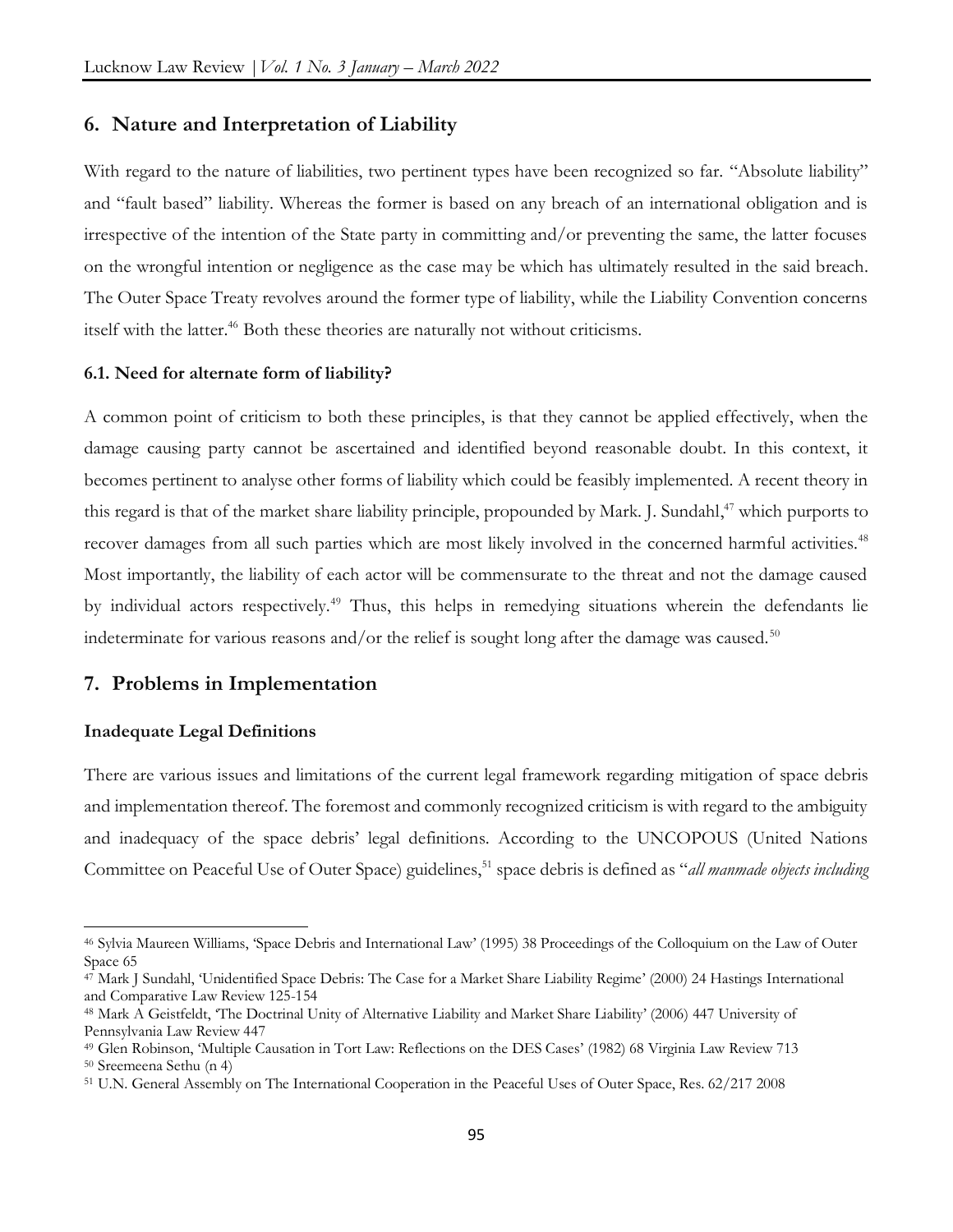*fragments and elements thereof, in Earth orbit or re-entering the atmosphere, that are non-functional.*" <sup>52</sup> Here, the term nonfunctional could be interpreted in three different ways. Firstly, a space object which the concerned State has lost contact with, secondly, dead and no longer capable of functioning and yet is trackable, thirdly, a space object which is technically functional and trackable, but not in use by the launching State. Meaning of the term non-functional as per the third interpretation is yet a grey area in law.

Similarly, the Liability Convention,<sup>53</sup> lacks clarity in its definition of a "space object," which, according to Article I(d), "*include[s] component parts of a space object as well as its launch vehicle and parts thereof*". <sup>54</sup> Thus, it is unsettled whether objects that are entirely built-in space and were never launched come within the ambit of this definition. Thus, due to the unclear, non-binding and rather vague definitions of space object and space debris, it becomes even more difficult to affix liability or mitigate any damage caused.

# **Non-binding Nature**

Another fallacy with regard to the existing regime is the non-binding nature of international guidelines. The best example is the 'Space Debris Mitigation Guidelines of the Committee on the Peaceful Uses of Outer Space<sup>55</sup> which provides preventive as well as remedial measures for space debris and rules concerning affixing of liability on the damage causing parties. Naturally, thorough compliance remains a theoretical possibility due to the paucity of adequate sanctions. The situation is further aggravated by the fact that, there exists almost no jurisprudence regarding enforceable settlement procedures. Thus, these guidelines are at best merely voluntary and idealistic.

#### **Technical limitations in Tracing Debris**

Implementation of the existing international law on space debris becomes even more difficult for many other reasons. Tracing and supervising of the injury-causing debris easier said than done. Most of the currently used space debris tracking mechanisms are inadequate, because the debris which does not move through its radar scope is not detected allowing only intermittent tracking. In order to detect space debris continuously, highly developed tracking technologies which are not limited to specific focal range are required.

<sup>52</sup> UNCOPUOS Space Debris Mitigation Guidelines of the Committee on the Peaceful Uses of Outer Space 2007, Anx. UN doc.  $A/62/20.$ 

<sup>53</sup> Convention on International Liability for Damage Caused by Space Objects (Liability Convention) 1972, 24 U.S.T. 2389, 961 U.N.T.S. 187.

<sup>54</sup> Howard A. Baker (n 3)

<sup>55</sup> U.N General Assembly on Outer Space Affairs, Res. 62/217 2008, U.N. Doc. A/RES/62/217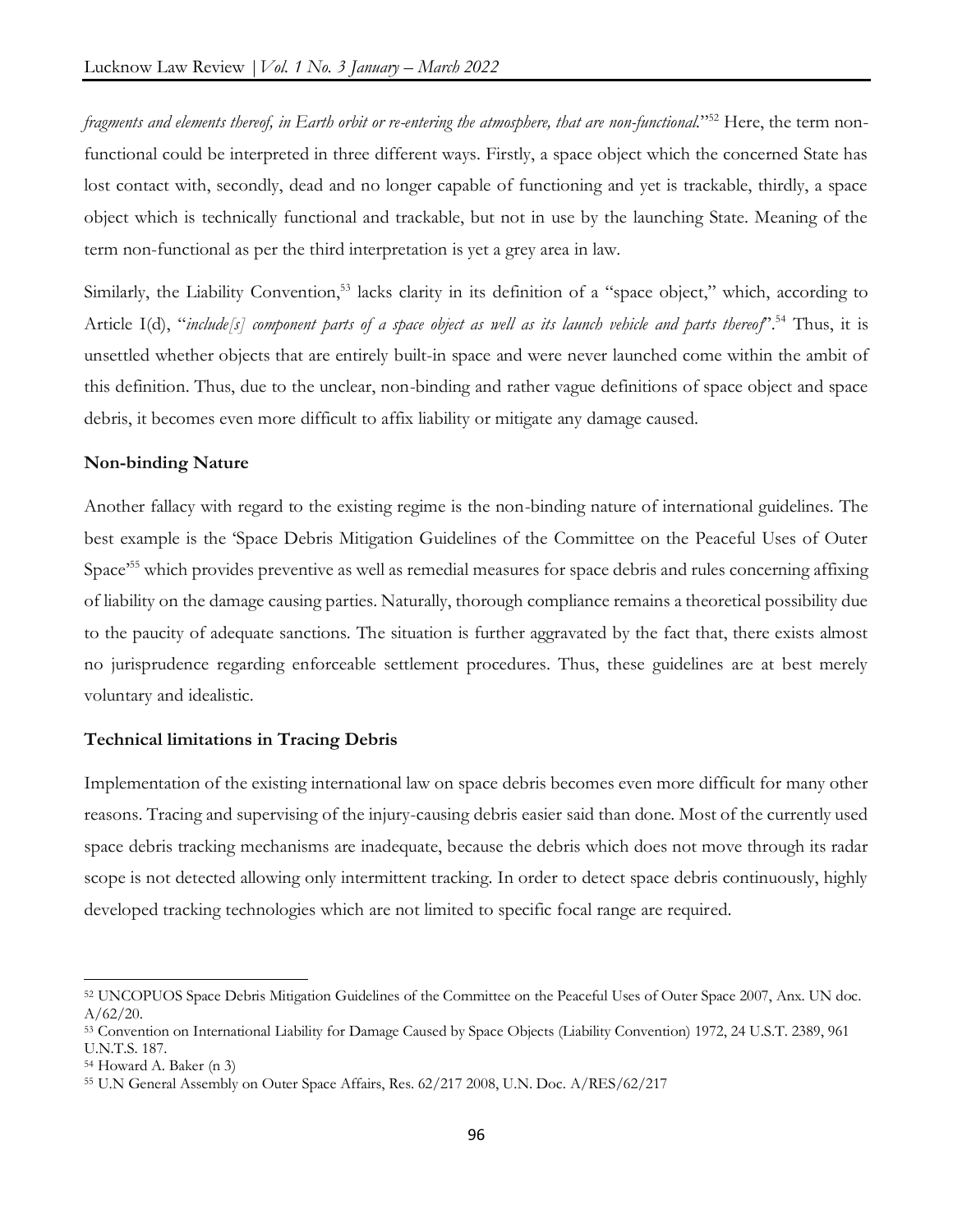#### **Inadequate provisions for Removal of Space Debris**

While the Mitigation Guidelines provide for mitigation of space debris, they do not deal with "*remediation of the space environment*". <sup>56</sup> This situation remains further aggravated by the fact that the launching state is required to consent to the removal of the space debris as per the Outer Space Treaty. Whereas, if this requirement (of consent), is reasonably relaxed then such a *modus vivendi* would aid in the space debris issue remediation; however, whether a party other than the launching state has a right to remove<sup>57</sup> the space object allegedly causing or composed of space debris, remains a grey area in law.

#### **Rare Provisions for Reduction of New Debris**

 $\overline{a}$ 

There exists a scarce legal framework with regard to reduction in new space debris. The only example would be Article IX of the Outer Space Treaty<sup>58</sup> which allow the member states to seek consultations regarding space projects which are likely to be detrimental to prospective/existing space programmes.

#### **Increasing Private and Commercialized Space Activities**

The application of the existing space treaties to private actors commercializing activities in outer space is unclear.<sup>59</sup> Large scale investments have occurred in private and commercial space activities since, the past three to four years. In 2017 itself, the financial investment in such projects has been observed to be close to 3.9 billion US. Dollars. In fact, companies like Space X, Blue Origin, and Virgin Galactic have been recorded to have made more successful launches than most State-owned bases.<sup>60</sup> However, this has increased the collisions in the already populated space and the risks of States indulging in cyber warfare tactics.<sup>61</sup>

<sup>56</sup> Dave Baiocchi & William Welser IV, *Confronting Space Debris: Strategies and Warnings from Comparable Examples including Deepwater Horizon* (RAND 2010)

<sup>57</sup> Joseph Burke, 'Convention on International Liability for Damage Caused by Space Objects' (1984) 8 Fordham International Law Journal 255, 256

<sup>58</sup> Treaty on Principles Governing the Activities of States in the Exploration and Use of Outer Space, Including the Moon and Other Celestial Bodies (Outer Space Treaty) 1967, art. IX

<sup>59</sup> N. Jasentuliyana, 'Space Debris and International Law' (1998) 26 Journal of Space Law 139

<sup>60</sup> Rich McCormick, 'SpaceX Plans to Launch First Internet-Providing Satellites in 2019' (*The Verge*, 4 May 2017)

[<sup>&</sup>lt;https://www.theverge.com/2017/5/4/15539934/spacex-satellite-internet-launch-2019>](https://www.theverge.com/2017/5/4/15539934/spacex-satellite-internet-launch-2019) accessed 16 December 2021

<sup>61</sup> Brian Kennedy & Mark Strauss, 'Many in U.S. Have Confidence in What Private Space Companies Will Accomplish' (*Pew Research Center*, 22 June 2018) [<https://www.pewresearch.org/fact-tank/2018/06/22/many-in-u-s-have-confidence-in-what](https://www.pewresearch.org/fact-tank/2018/06/22/many-in-u-s-have-confidence-in-what-private-space-companies-will-accomplish/)[private-space-companies-will-accomplish/>](https://www.pewresearch.org/fact-tank/2018/06/22/many-in-u-s-have-confidence-in-what-private-space-companies-will-accomplish/) accessed 19 December 2021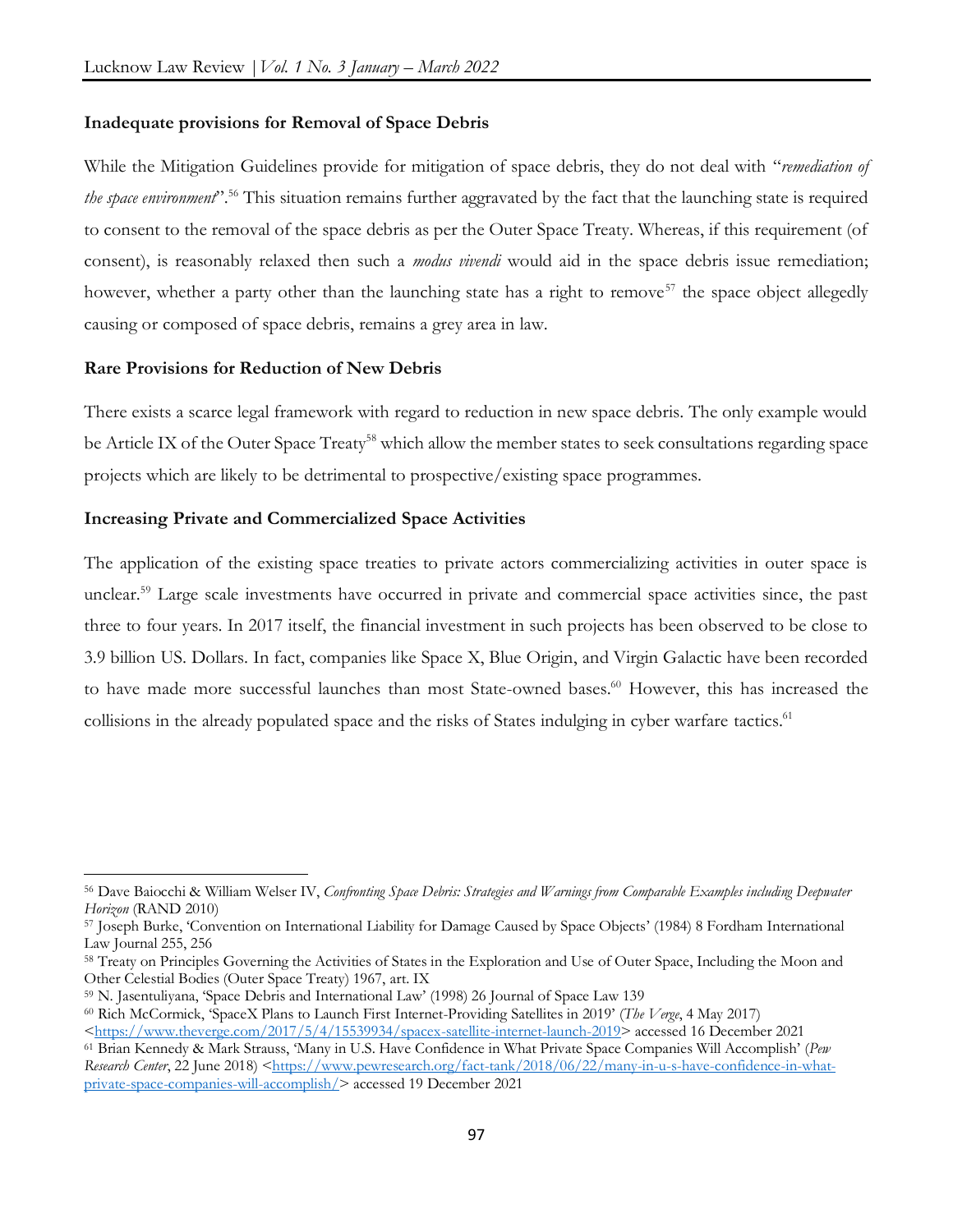#### **Scope of Damages remains Unclear**

It remains ambiguous whether indirect damages including but not limited to moral and/or mental are considered compensable under the liability convention.<sup>62</sup> The issue regarding the ambit of damage under the Liability Convention arose in the Kosmos 954 case in 1978. The facts of the case were such that a satellite owned by Soviet hurled down on Canadian land. While this land was unoccupied when the incident occurred and did not lead to any damage and/or destruction to/of persons or property as such, a large-scale radioactive debris got dumped due to the satellite's fall in Canada. Thus, Canada prayed for compensation to cover the costs of clean-up of this radio-active waste.<sup>63</sup> But, since the terms of the Convention were not adequate to supply the meaning of damage, it was scarcely pleaded and rarely taken notice of.<sup>64</sup>

# **8. Conclusion and Suggestions**

It is concluded that *firstly*, there is a lack of binding and uniform laws pertaining to mitigation and removal of space debris; *secondly*, that the existing laws on the issue are quite outdated and replete with ambiguities and lacunas; and *lastly*, that the various factors such as high cost requirement, condition precedent of consent of launching party for removal of space debris and, absence of strict procedures for registration, pre-check compliances etc. have further complicated the issue of space debris. The findings and results pertaining to each of these concerns have been summarized briefly hereinafter and an attempt has been made to complement each of them with certain viable solutions respectively.

It is observed that there is a lack of binding guidelines across different stages of the space activities. It is suggested that standard practices are adopted multilaterally which provide for preventive measures even in the inceptive and developmental stage of the programmes. This will aid in avoiding and/or minimizing debris releases, accidental explosions, hazardous collisions. Moreover, developing uniform binding rules regarding remedial measures to dispose of space hardware after launch is also pertinent.

It is discerned that the legal frameworks have rarely been amended ever since their inception. It is strongly suggested that State Parties embark upon doing so in the immediate future so as to clarify, modify, and supplement the existing ambiguous and rather inadequate stance on space debris. This recommendation may

 $\overline{a}$ 

<sup>62</sup> Carl Christol, 'International Liability for Damage Caused by Space Objects' (1980) 74 American Journal of International Law 346

<sup>63</sup> Joseph A. Burke, 'Convention on International Liability for Damage Caused by Space Objects: Definition and Determination of Damages After the Cosmos 954 Incident' (1984) 8 Fordham International Law Journal 255, 256

<sup>64</sup> Kehrer (n 42)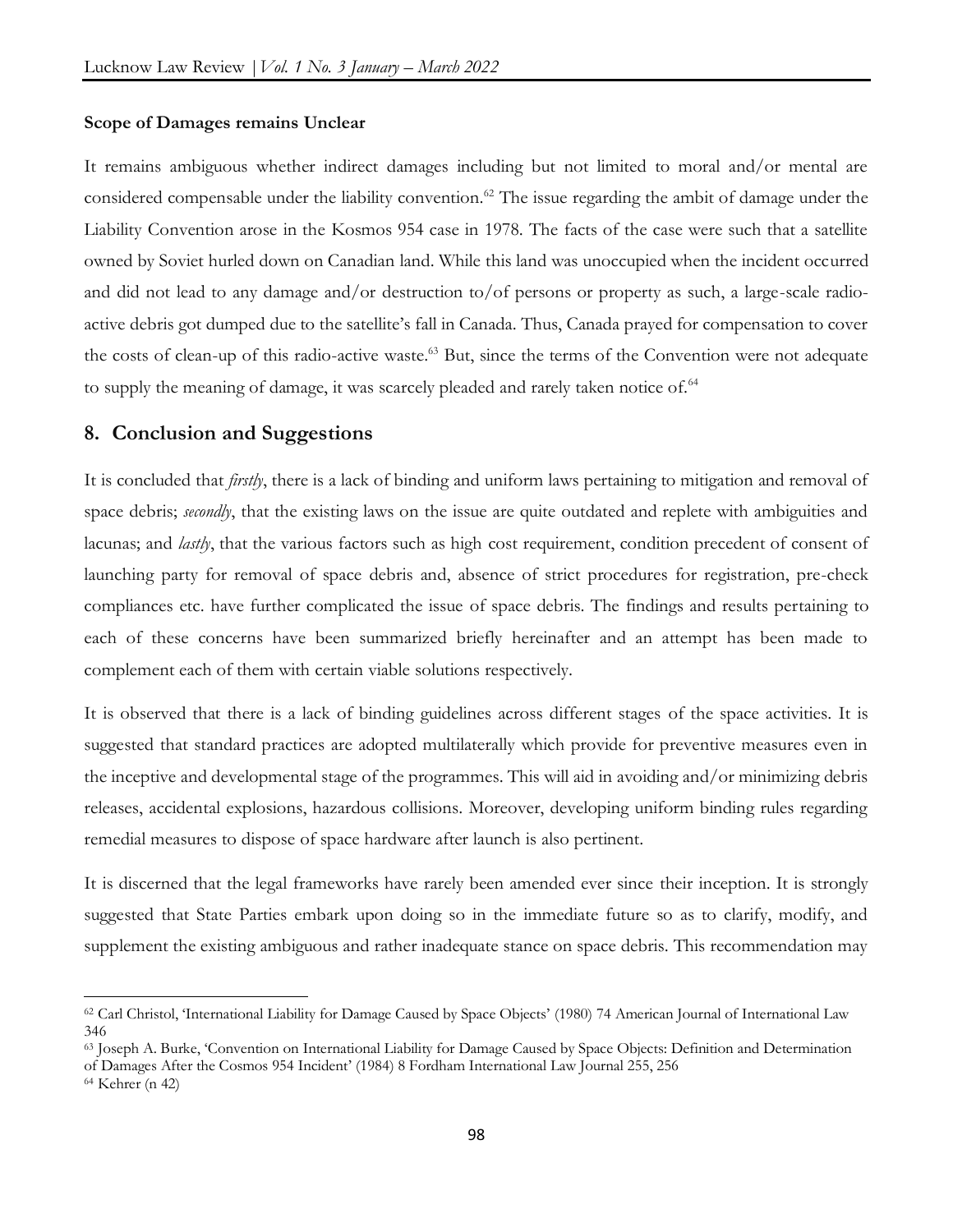be supported primarily by three reasons. *Firstly*, that the technology and law, both have undergone tremendous developments in the past 40 years, thereby, naturally implying the need to update the enforcement mechanisms. *Secondly*, that the drafters of the treaties themselves anticipated the need for such amendments and the same is evidenced through articles XXVI (periodic review after 10 years or 5 years on request of onethird of the parties), XXV (acceptance of amendments by majority), XXIII (re-affirm, supplement, or extend provisions) of the Liability Convention. *Thirdly*, that if there is more clarity and understanding of the legal framework, then the chances of accountability of damage causing parties and adoption of precautionary measures are most likely to increase.

One of the primary difficulties in protection of satellites in the geo-stationary orbit which could in turn aid in reduction and remediation of space debris, is the high-cost technology required. It is suggested that a compulsory launching fee is imposed and an effective multilateral agreement is drawn up with that regard.

As per the Outer Space Treaty, a State party is not allowed to interfere with another State's property in space. Thus, even after a space object has been recognized and identified as damage causing space debris, it can only be removed by the launching party or after procuring its consent. It is suggested, that in the interests of effective and faster resolution of space debris which is an alarming global issue, the condition precedent of consent is relaxed equitably and reasonably on a case-to-case basis.

However, if such a suggestion is sought to be incorporated, it is pertinent to advocate a caveat here. Wrongful interference with space objects of another State in order to misuse its sensitive data and technologies under the garb of space debris remediation is indeed a dangerous possibility. Therefore, complimentary to the abovementioned suggestion, it is recommended that a binding and well-phrased legal framework is drafted in this regard which ensures that the States' individual security interests are balanced with the persistent need to clean the space environment.

This lacuna may be resolved to a certain extent with another approach, *i.e.*, if registration is considered as implied ownership. As a result, at least the small pieces of debris which could not have been registered due to practical limitations, or others which were simply never registered, could legally be removed by third parties without acquiring any consent from the concerned launching party.

It is contended that the provisions regarding pre-launch compliance checks and penal impositions are inadequate or even largely absent in the existing international regime. It is suggested that inspiration is derived from provisions relating to certain national organizations of States such as the Federal Aviation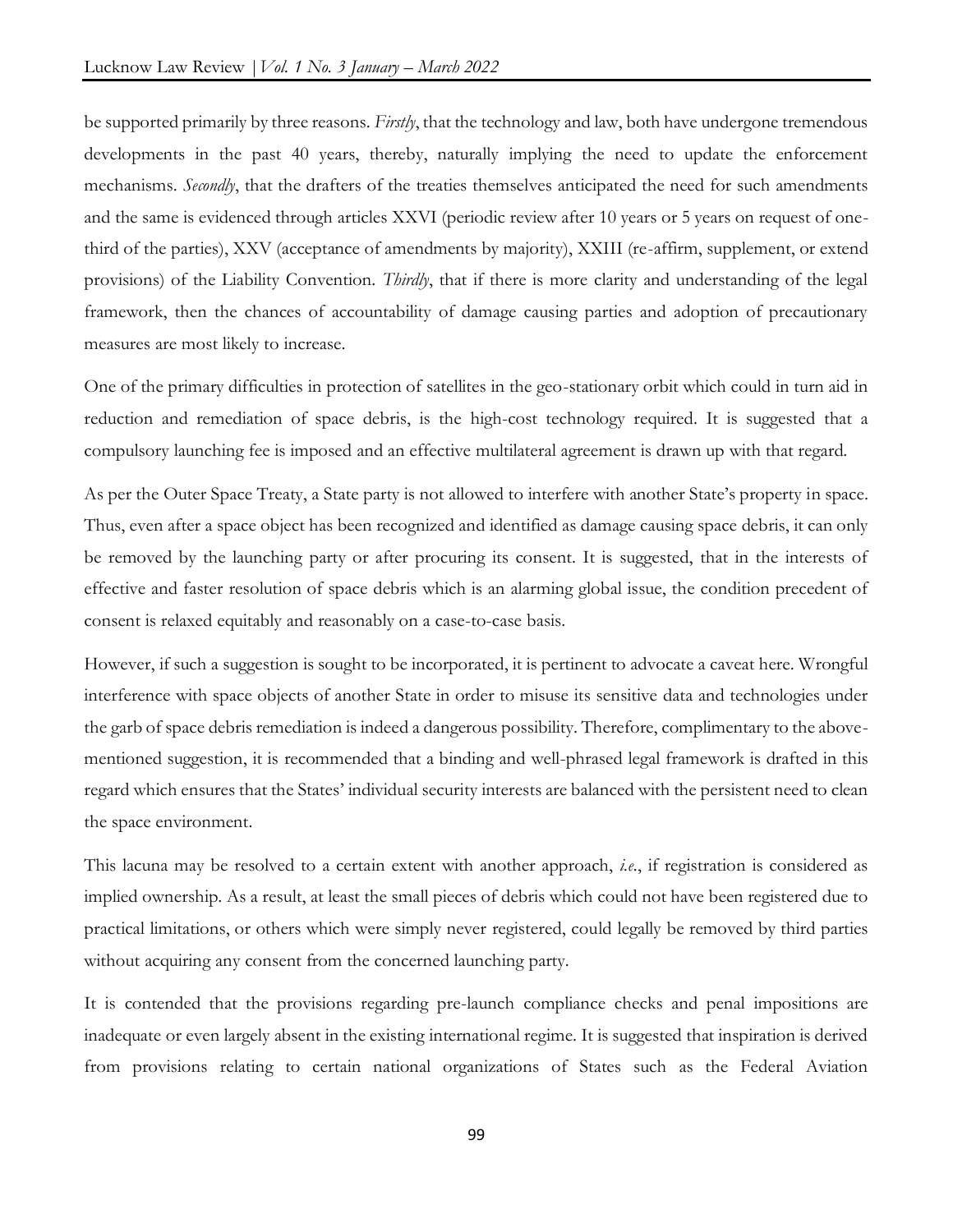Administration of the U.S.A.<sup>65</sup> Accordingly, it is suggested that **s**trict assessment regarding safety of the launch system is undertaken. In case of non-compliance of set standards, it is contended that permission for the space activity itself or its continuance in case non-compliance is observed at a later stage is not granted or revoked as the case may be. It is also suggested that apart from liability to compensate for damage, penal liabilities such as exemplary fines are also imposed.

An interesting analogy has been drawn between the Law of the Sea and the current Space Law. This analogy reveals a demonstration of the inadequacies of the current Space Laws. It assumes the astronauts being the 'sailors of outer space' and their satellites being their 'ships'; whereas during war at the sea, according to the customary law, a state takes upon itself the ownership and charge of the ship which it controls, *via* capture.<sup>66</sup> According to the 'U.N. Convention on the Law of the Sea', parties (pirates) who capture ships for private purposes are subject to penalties and these pirate ships are termed to be 'under pirate control'.<sup>67</sup> Hence, it can be understood from the law of the sea that ownership shouldn't be the causal factor for the harm that is caused. The responsibility for harm should instead stream from 'control'. This downright well-grounded nature of liability due to harm does not find a place in the law of space. This calls for a review and amendment in the Liability Convention as the states shouldn't be held responsible for the damage done by their satellite long after they have lost control over it (here, control vests either with another state, or the launching state's satellite has been hit by another active/non-active space object resulting in loss of control).

The inevitable nature of the creation of debris and its absolute prevention is certainly a dilemma. As mitigation of debris in space is not binding, it ultimately rests upon the consensus of the nation's *vis-à-vis* liability, rights to remove space debris, penalties, and following international guidelines. This, however, shouldn't be much of an elongated process as the Earth needs remediation sooner than later.<sup>68</sup>

Recently, there has been a glimmer of hope for the space debris issue. *Firstly*, wooden satellites have started to be built due to wood's very nature of burning up while re-entering the Earth's atmosphere without any

 $\overline{a}$ 

<sup>65</sup> The United States of America - UNOOSA Compendium of Space Debris Mitigation Standards Adopted by States and International Organizations, 9 47 U.S.C., sec. 309

<sup>66</sup> Donald R. Rothwal., *The Oxford Handbook of the Law of the Sea* (1st edn. OUP 2015)

<sup>67</sup> United Nations Convention on the Law of the Sea 1982, 1833 U.N.T.S. 397, art. 101–05

<sup>68</sup> Stephen Hobe, 'International Space Law in its First Half Century' (2011) 53 International Institute of Space Law 30